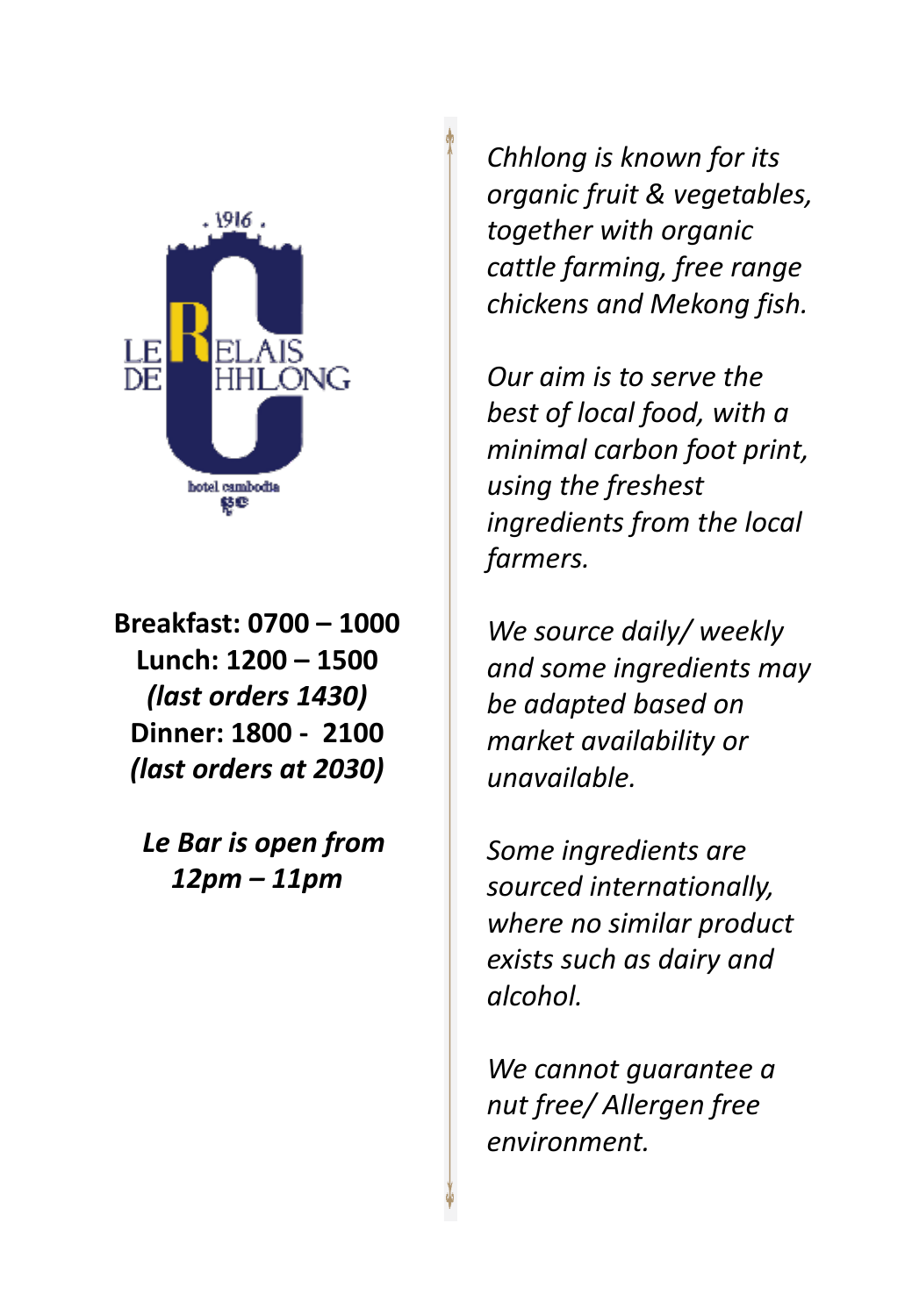MORNING GLORY \$3.50 Pan-fried with garlic

#### CHHLONG CARAMEL PORK \$8.00 Served with rice

## KRATIÉ PUMPKIN SOUP \$5.00

## CHHLONG FISH AMOK \$7.00

Mekong fish, cooked with Khmer spices and peanuts

## SHRIMP SALAD \$7.00

Stir fried shrimps in a salad bowl

## CHICKEN or SHRIMP TOM YUM SOUP.

Served with rice \$6.00

## CHICKEN NOODLE SOUP \$7.00 Noodles served in a soup

with chicken & vegetables

#### FRESH SHRIMP SPRING ROLLS \$5.00

## SWEET AND SOUR CHICKEN or SHRIMP or VEGETABLE

\$8.00 Cooked in a sweet & sour sauce with rice

## KHMER CHICKEN CURRY

\$7.00 Fragrant curry served with rice

## STIR FRIED MIXED

VEGETABLES \$6.00 Served with rice

## FRIED RICE \$6.00

Served with chicken, pork or beef or shrimp

#### BANANA BLOSSOM SALAD

\$5.00 Traditional Khmer salad with peanuts & local lime juice

## BEEF LOK LAK \$9.00

Kratié marinated beef, served with lettuce and tomatoes

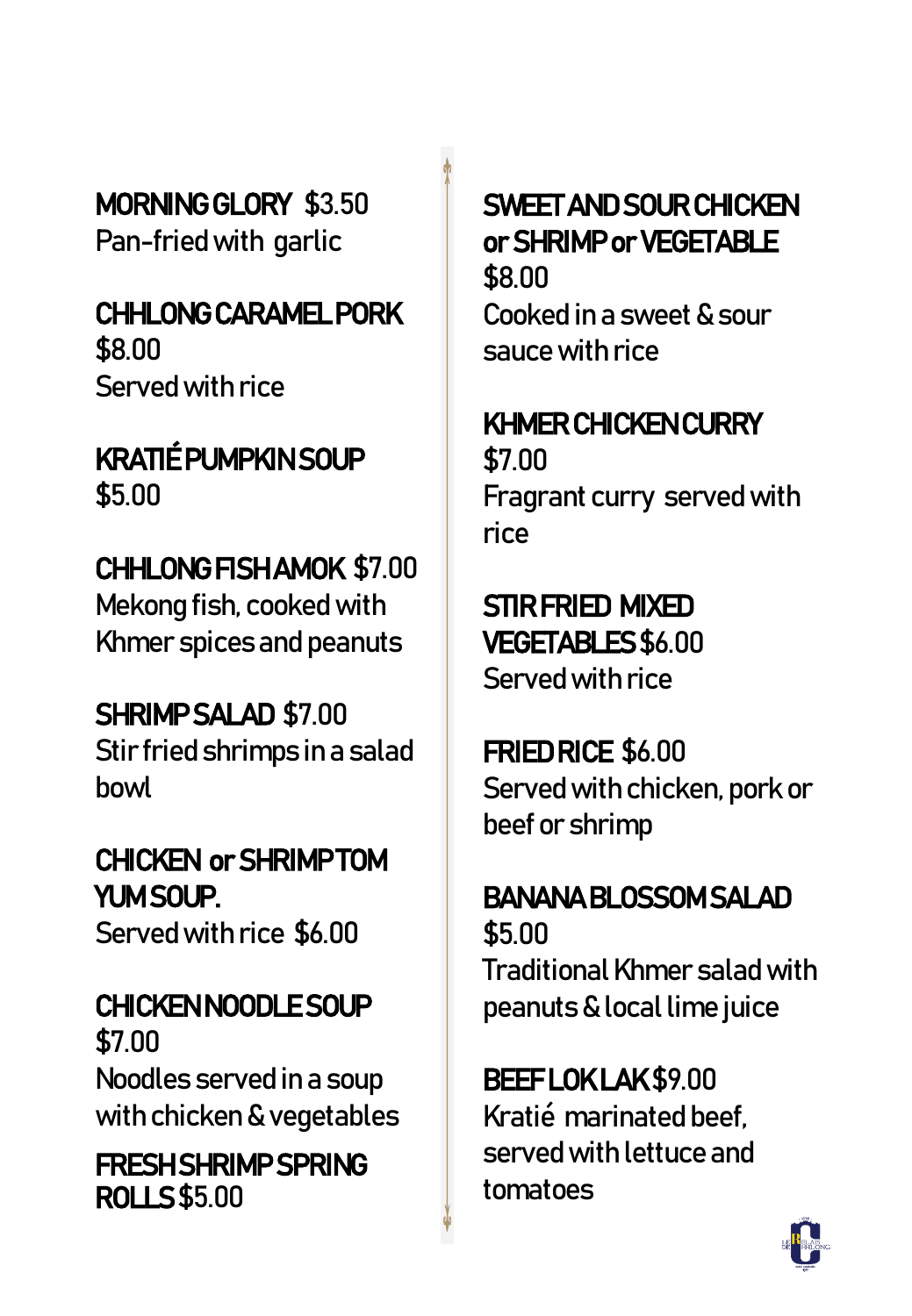#### CHHLONG TOASTED **BAGUETTE**

Cheese & Salad served with French fries and salad \$8.00

#### AUSTRALIAN BEEF BURGER WITH CHEESE & **BACON**

served with French fries and salad \$10.00

#### MEKONG FISH & HAND CUT CHHLONG CHIPS \$8.00

#### CHICKEN OR BEEF CHHLONG SATAY \$5.00

## MEKONG FISH FILLET

Mash potatoes, and cabbage with Oyster Sauce \$9.00

SPAGHETTI BOLOGNESE \$7.00

PENNE ARRABIATA \$7.00

#### SPAGHETTI CARBONARA

## DESSERT LIST

CHOCOLATE LAVA CAKE \$5.00 Molten Chocolate in a soft sponge with Ice Cream

## BANANA FLAMBES \$3.50

Bananas flambéed with Cointreau & orange juice

## ICE CREAM \$1.00/scoop

Please ask for our selection

## BANANA CREPES With Hershey's Chocolate Sauce \$4.00



\$7.00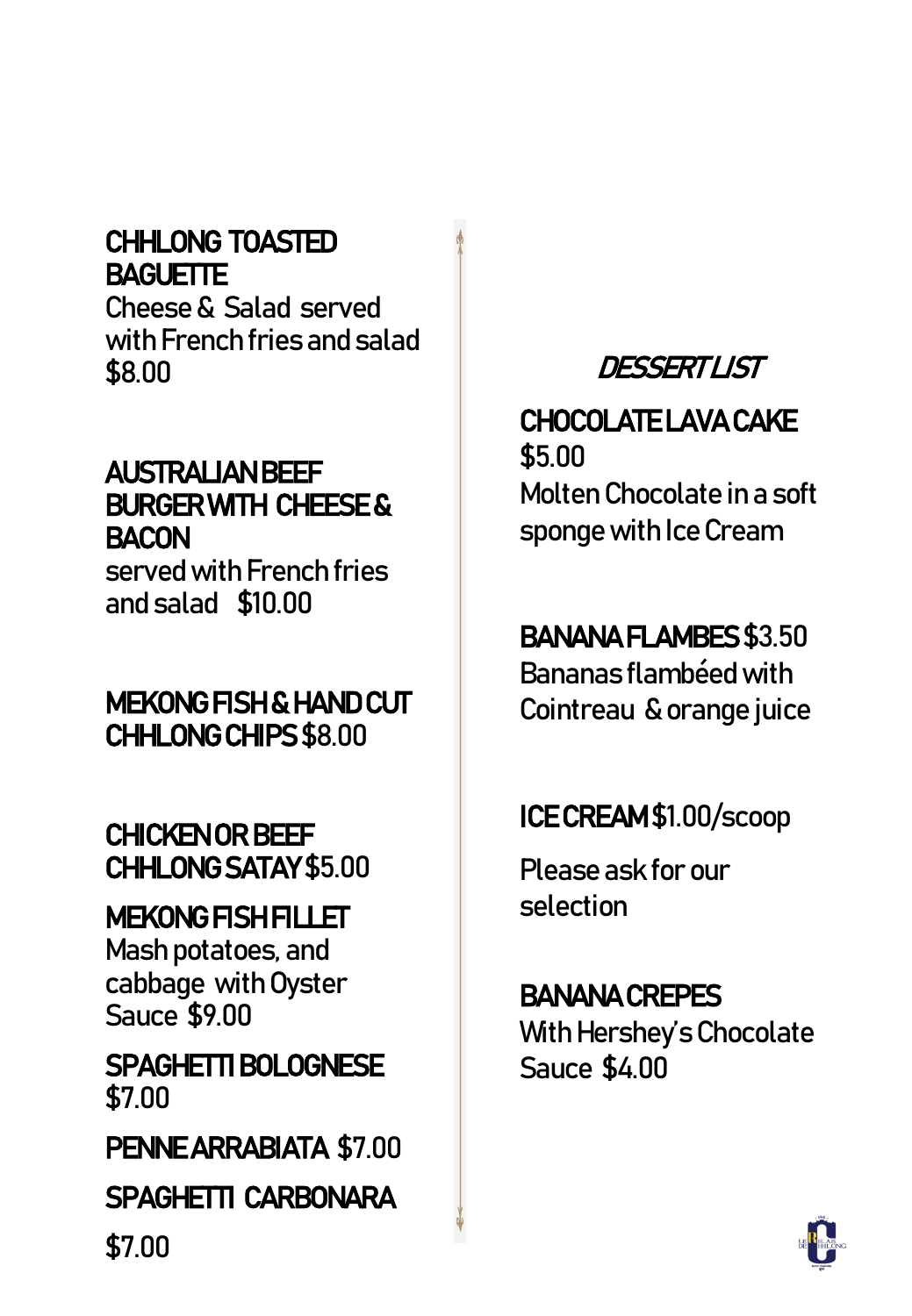## SPECIAL DINING

## Traditional Dining Evenings

Traditional Khmer BBQ

Cook on your own family style BBQ, as a real Khmer dining experience every Wednesday evening at 7pm

## Including:

Local Fresh Meat or Fish, Organic Vegetables, Chicken Tom Yum Soup Broth & Vegetable Fried Rice

## Children Price \$6 under 10 years old

( Served on Wednesdays and on request at Breakfast before 10am)

> Children Price \$6 under 10 years old \$10 per person, minimum of 2 people

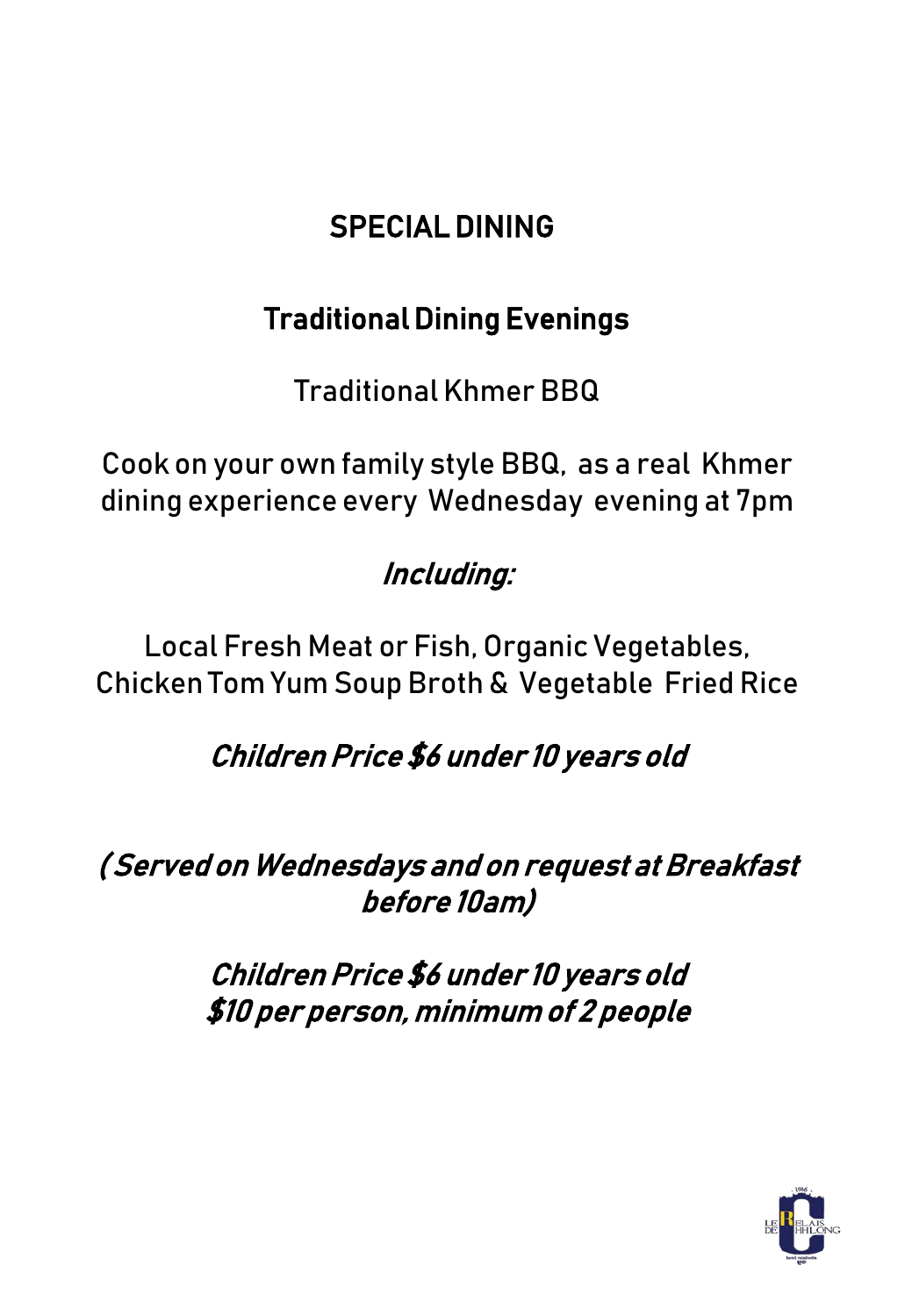#### SOFT DRINKS & COCKTAILS

KulenMineral Water 1.5L \$2

Coke/Sprite/ Tonic/ Soda/Fanta \$2

Selection of Cocktails or Any Spirit & Mixer \$6

> EVERY DAY BETWEEN  $4$ pm – 5pm Buy one get one free:

Selected Spirit & Mixer Selected Wine

Please ask for the Happy Hour drinks of the Month

Angkor/Cambodia Can \$2 Imported Beer \$3

Syrup & Soda Water \$2

Juice of the Day \$2

# HAPPY HOUR COCKtails

Cuba Libre Samai Grog **Aperol Spritz** Passion Fruit Martini

Or any Spirit & Mixer \$6

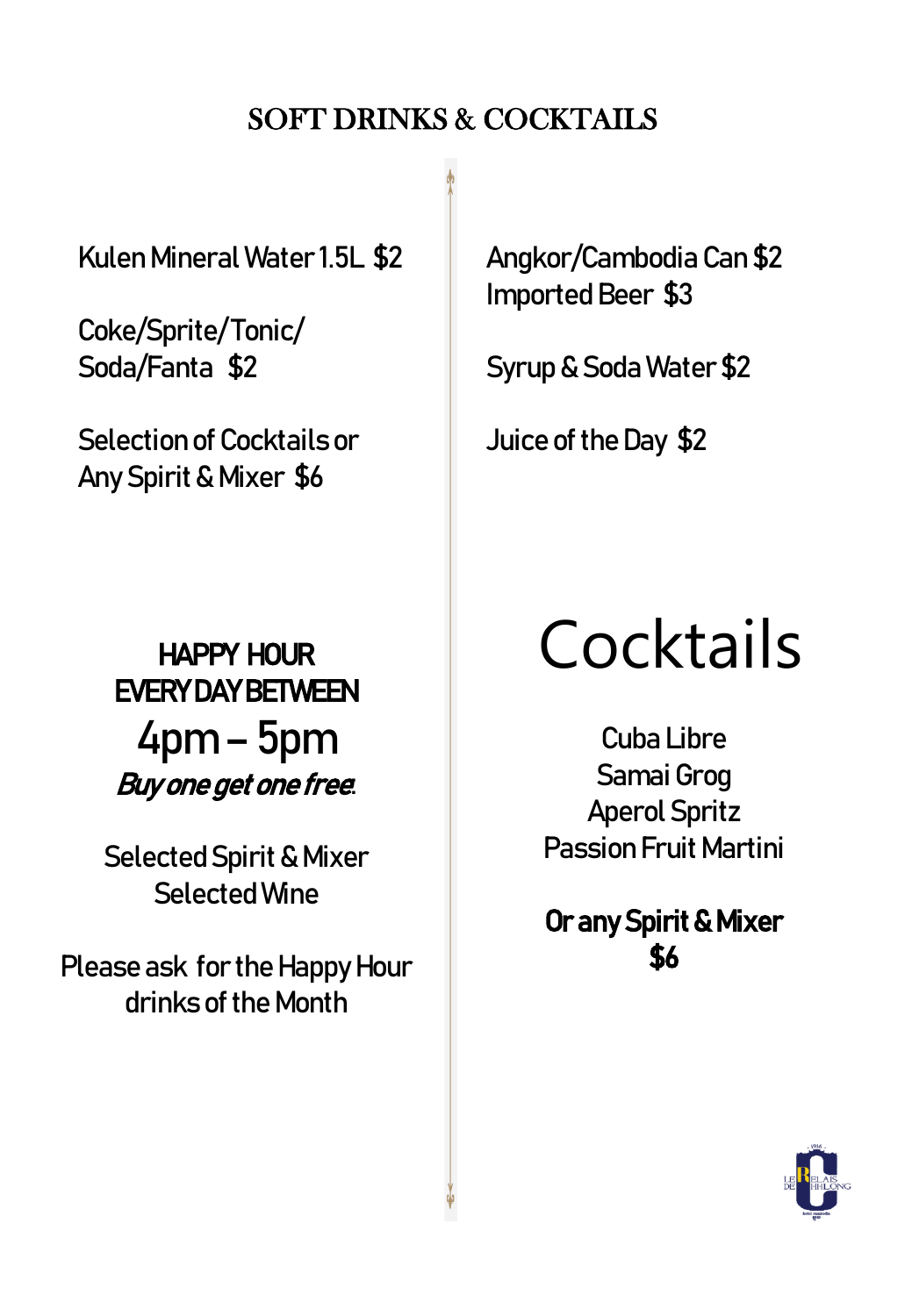#### *Our Wines are curated personally to reflect the finest quality and the best value for money.*

White Wines *French* Expression Chateau Grand

#### Bordeaux Graves

Showing attractive characteristics found in New World wines. Beautifully layered exhibiting ripe fruit, savory earth, and sweet citrus notes. Enjoy with Fish, Salads and Chicken. \$26 per bottle

#### Chateau La France Bordeaux

Soft, rounded and perfumed, this is a full fragrant wine. Its acidity is just right for the smooth texture and greenplum flavored fruits. Enjoy with Pork, Beef and Spicier dishes.

#### \$24 per bottle/ \$5 Glass Muscadet Sevre-et-Maine Sur Lie

Loire

An award winning wine, from Decanter magazine Sur lie has a hint of toffee on the nose, lovely vivid fruit suggesting apples and light pear. A crisp, refreshing wine with ripeness yet clean acidity. Enjoy with all dishes or appetizers. \$30 per bottle/ \$8 per glass

#### Red Wines *French*

#### Grand Cap Saint-Martin Bordeaux

Cap Saint-Martin is a small-scale Bordeaux gem. Merlot-dominant with a touch of Cabernet, the fruity, velvety, palate of berry and plum embellished by supple tannins and a lingering finish. Enjoy with Pork or Spicy flavors. \$28 per bottle

#### Chateau La France Bordeaux Superior

Using purely traditional winemaking methods, ageing in vats and oak barrels for 12 months providing an Intense, deep color, with a bright, complex nose. Enjoy with Pork & Fish.

#### \$24 per bottle/ \$5 Glass

#### Domaine de Moulin d'Oli Cotes du Rhone

A classic Rhone valley wine, this is a perfect balance between tannins and red fruits. The light profile is perfect for an aperitif or Chicken, fish and salads.

\$22 per bottle